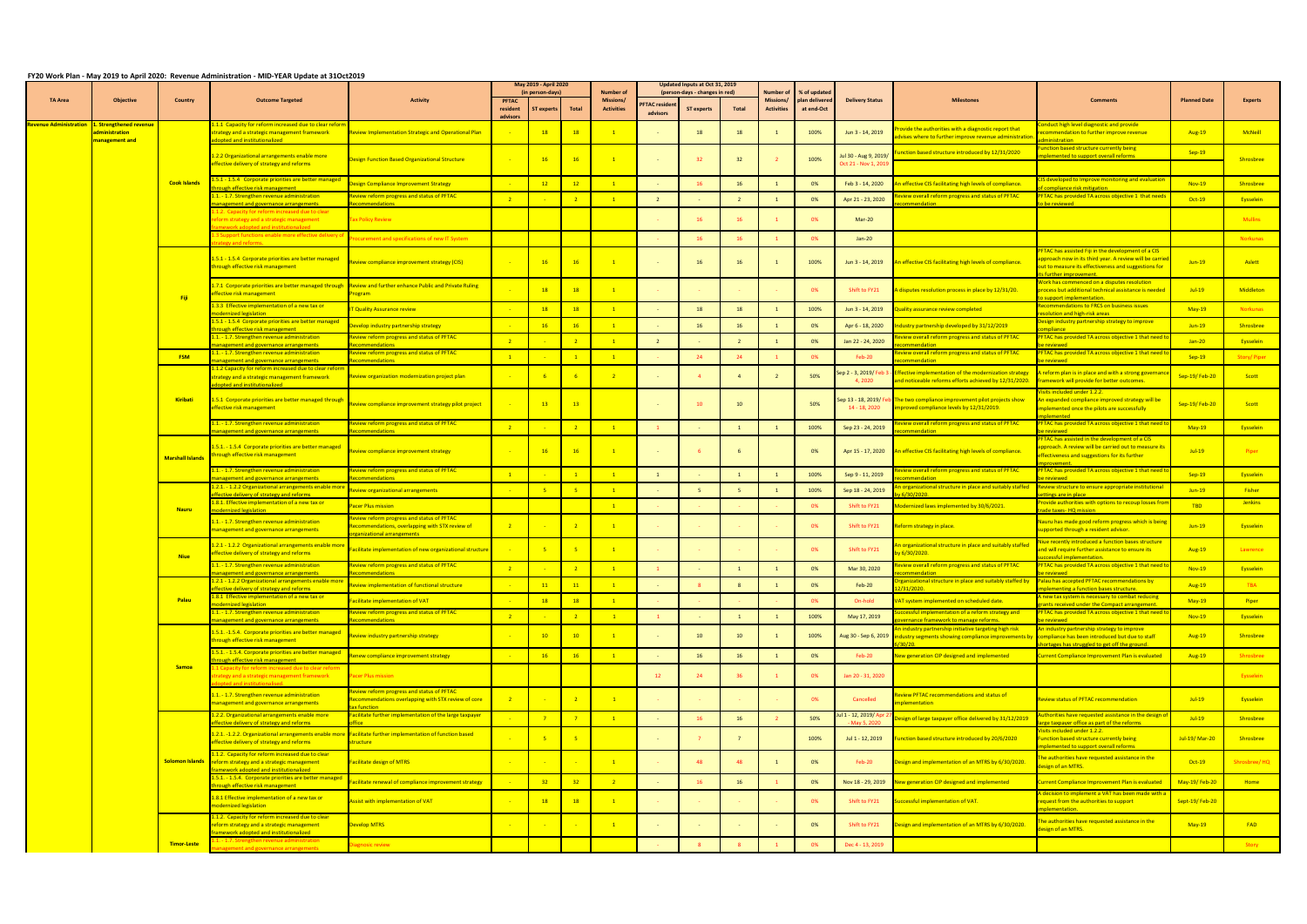|                               |                                                                               | May 2019 - April 2020                |                                                                                                                                                                             |                                                                                                                                                                             |                                     |                               | Updated Inputs at Oct 31, 2019 |                                                    |                                 | % of updatec<br>Number o'                           |                |                                       |                              |                                                                                                                                                        |                                                                                                                                                                                   |                                                                                                                                                                                                    |                             |                                      |
|-------------------------------|-------------------------------------------------------------------------------|--------------------------------------|-----------------------------------------------------------------------------------------------------------------------------------------------------------------------------|-----------------------------------------------------------------------------------------------------------------------------------------------------------------------------|-------------------------------------|-------------------------------|--------------------------------|----------------------------------------------------|---------------------------------|-----------------------------------------------------|----------------|---------------------------------------|------------------------------|--------------------------------------------------------------------------------------------------------------------------------------------------------|-----------------------------------------------------------------------------------------------------------------------------------------------------------------------------------|----------------------------------------------------------------------------------------------------------------------------------------------------------------------------------------------------|-----------------------------|--------------------------------------|
| <b>TA Area</b>                | <b>Objective</b>                                                              | <b>Country</b>                       | <b>Outcome Targeted</b>                                                                                                                                                     | <b>Activity</b>                                                                                                                                                             | <b>PFTAC</b><br>resident<br>advisor | (in person-days)<br>T experts | <b>Total</b>                   | Number of<br><b>Missions/</b><br><b>Activities</b> | <b>FTAC resider</b><br>advisors | (person-days - changes in red)<br><b>ST experts</b> | Total          | <b>Missions/</b><br><b>Activities</b> | plan delivered<br>at end-Oct | <b>Delivery Status</b>                                                                                                                                 | <b>Milestones</b>                                                                                                                                                                 | <b>Comments</b>                                                                                                                                                                                    | <b>Planned Date</b>         | <b>Experts</b>                       |
|                               |                                                                               |                                      | .8.1 Effective implementation of a new tax or<br>odernized legislation                                                                                                      | acilitate implementation of VAT                                                                                                                                             |                                     | 36 <sup>2</sup>               | 36                             | $\overline{2}$                                     |                                 |                                                     |                |                                       | 0%                           | Shift to FY21                                                                                                                                          | ccessful implementation of VAT.                                                                                                                                                   | decision to implement a VAT has been made with a<br>equest from the authorities to support<br><b>Iementation</b>                                                                                   | Jul-19/ Nov-19              | Story                                |
|                               |                                                                               |                                      | 2.2. Organizational arrangements enable more<br>ective delivery of strategy and reforms                                                                                     | eview and enhance implementation of large taxpayer                                                                                                                          |                                     | 16                            | 16                             | $\overline{1}$                                     |                                 | 16                                                  | 16             |                                       | 100%                         | Sep 30 - Oct 11, 201!                                                                                                                                  | Plan in place to expand LTO by 31/12/2020                                                                                                                                         | trategy developed to expand number of taxpayers i<br>$\overline{110}$                                                                                                                              | Aug-19                      | Sutherland                           |
|                               |                                                                               |                                      | .5.1.-1.5.4. Corporate priorities are better managed<br>ough effective risk management                                                                                      | new the compliance improvement strategy                                                                                                                                     |                                     | 32 <sub>2</sub>               | 32                             | $\overline{2}$                                     |                                 | 32                                                  | 32             |                                       | 50%                          | Jul 29 - Aug 9, 2019<br>Feb 17 - 28, 202                                                                                                               | w generation CIP designed and implemented                                                                                                                                         | urrent Compliance Improvement Plan is evaluated                                                                                                                                                    | Jun-19/Feb-20               | Home                                 |
|                               |                                                                               | <b>Tonga</b>                         | .5.1.-1.5.4. Corporate priorities are better managed<br><b>nrough effective risk management</b>                                                                             | Review progress with implementation of the Industry<br>artnership - Tourism Industry                                                                                        |                                     | 16                            | 16                             | $\overline{1}$                                     |                                 | 16                                                  |                |                                       | 100%                         | Sep 23 - Oct 5, 2019                                                                                                                                   | n industry partnership initiative targeting high risk<br>industry segments showing compliance improvements by                                                                     | n industry partnership strategy to improve<br>compliance has been introduced but due to staff                                                                                                      | $Jun-19$                    | Shrosbree                            |
|                               |                                                                               |                                      | .1. - 1.7. Strengthen revenue administration<br>nanagement and governance arrangements                                                                                      | eview reform progress and status of PFTAC<br>ecommendations, overlapping with STX review of<br>evenue administration, management and governance                             |                                     |                               |                                |                                                    |                                 |                                                     |                |                                       | 100%                         | Oct 16 - 17, 2019                                                                                                                                      | ccessful implementation of a reform strategy and<br>vernance framework.                                                                                                           | ortages has struggled to get off the ground.<br>onduct a review of current reform initiatives and<br>ovide additional recommendations where<br>ecessary.                                           | $Jun-19$                    | Eysselein                            |
|                               |                                                                               |                                      | .5.1.-1.5.4. Corporate priorities are better managed<br>ugh effective risk management                                                                                       | eview compliance improvement strategy                                                                                                                                       |                                     |                               |                                | $\overline{1}$                                     |                                 |                                                     |                |                                       | 100%                         | Oct 4 - 10, 2019                                                                                                                                       | rrent Compliance Improvement Plan is evaluated                                                                                                                                    | enewal of Compliance Improvement Plan may be                                                                                                                                                       | Oct-19                      | Fisher                               |
|                               |                                                                               | <b>Tuvalu</b>                        | .1.2. Capacity for reform increased due to clear refor<br>rategy and a strategic management framework<br>opted and institutionalized                                        | eview implementation of the overarching modernization                                                                                                                       |                                     |                               |                                |                                                    |                                 |                                                     |                |                                       | 100%                         | Oct 4 - 10, 2020                                                                                                                                       | ective implementation of the modernization strategy<br>nd noticeable reforms efforts achieved by 12/31/2019.                                                                      | <u>sit included under 1.5.1 - 1.5.4.</u><br>eform plan is in place and with a strong governance<br>mework will provide for better outcomes.                                                        | Oct-19                      | Fisher                               |
|                               |                                                                               |                                      | 5.1.-1.5.4. Corporate priorities are better managed<br>rough effective risk management                                                                                      | eview compliance improvement strategy                                                                                                                                       |                                     | 10                            | 10                             |                                                    |                                 |                                                     |                |                                       | 100%                         | Jun 11 - 18, 2019                                                                                                                                      | rrent Compliance Improvement Plan is evaluated                                                                                                                                    | newal of Compliance Improvement Plan may be                                                                                                                                                        | Dec-19                      | Shrosbree                            |
|                               |                                                                               | <b>Vanuatu</b>                       | 1. - 1.7. Strengthen revenue administration<br>anagement and governance arrangements                                                                                        | eview reform progress and status of PFTAC<br>ecommendations                                                                                                                 |                                     |                               |                                | $-1$                                               |                                 |                                                     |                |                                       | 0%                           | Dec 16 - 18, 2019                                                                                                                                      | cessful implementation of a reform strategy and<br>vernance framework.                                                                                                            | anuatu has made good progress in implementing<br>Iministrative reforms - additional TA required to<br>rther institutionalize new ways of work.                                                     | $Oct-19$                    | <b>Eysselein</b>                     |
|                               |                                                                               |                                      | 2.2 Organizational arrangements enable more<br>ctive delivery of strategy and reforms                                                                                       | <b>CO Meeting</b>                                                                                                                                                           |                                     |                               |                                |                                                    |                                 |                                                     |                |                                       | 100%                         | May 13 - 15, 2019                                                                                                                                      |                                                                                                                                                                                   |                                                                                                                                                                                                    |                             | Eysselein                            |
|                               |                                                                               |                                      | 2 Organizational arrangements enable more effectiv<br>elivery of strategy and reforms                                                                                       | Aanaging Large taxpayers                                                                                                                                                    |                                     |                               | 14                             | $\blacksquare$                                     |                                 | $\mathbf{q}$                                        | 14             |                                       | 0%                           | Mar 9 - 13, 2020                                                                                                                                       | assist the authorities in the design of large taxpayer<br>fice as part of the reforms                                                                                             | he design of LTO has commenced but additional TA<br>vill ne needed to ensure its successful<br>dementation                                                                                         | <b>Feb-20</b>               | hrosbree/ Eysselein                  |
|                               |                                                                               | Regional                             | 2.2 Organizational arrangements enable more<br>fective delivery of strategy and reforms $\blacksquare$                                                                      | <b>TAA Meeting</b>                                                                                                                                                          |                                     |                               |                                |                                                    |                                 |                                                     |                |                                       | 100%                         | Sep 16 - 18, 2019                                                                                                                                      |                                                                                                                                                                                   |                                                                                                                                                                                                    |                             | Eysselein/Fisher/<br><b>Thackery</b> |
|                               |                                                                               |                                      | 2.2 Organizational arrangements enable more<br>ffective delivery of strategy and reforms                                                                                    | orkshop on Facilitating Effective Exchange and Use of<br>dministrative (Tax and Social Security) Data for National<br><b>ccounts</b>                                        |                                     | <b>Carlos</b>                 | $-5$                           | $\blacksquare$                                     |                                 | -6                                                  |                |                                       | 100%                         | Sep 19 - 20, 2019                                                                                                                                      | assist the authorities compile national accounts<br>tatistics using tax data (VAT)                                                                                                | oint workshop with PFM and RSS                                                                                                                                                                     | $Jul-19$                    | Eysselein/Fisher/<br><b>Thackery</b> |
|                               | 5 Corporate priorities are better managed through<br>ffective risk management |                                      | Introducing and managing effective compliance<br>nprovement                                                                                                                 |                                                                                                                                                                             |                                     | 14                            | $\blacksquare$                 |                                                    | 10                              | 14                                                  |                | 100%                                  | Jun 17 - 20, 2019            | prkshop will reemphasize the importance of an effectiv<br>k management strategy in modern tax administration                                           | support effective risk management, PFTAC will<br>acilitate a workshop to highlight compliance<br><b>rategies</b>                                                                  | $Mar-20$                                                                                                                                                                                           | rosbree/Eysseleir<br>Aslett |                                      |
| <b>Revenue Administration</b> | 2. Strengthened core<br>functions evidenced by an<br>accurate taxpayer base,  |                                      | filing obligations as required by law                                                                                                                                       | 2.3.1. - 2.3.2 A larger proportion of taxpayers meet their Improve on-time filing and management of outstanding<br>tax returns                                              |                                     | 12                            | 12                             | $\overline{2}$                                     |                                 | 12                                                  | 12             |                                       | 50%                          | ug 12 - 15, 2019/F<br>10 - 13, 2020                                                                                                                    | Operational plan in place to improve on-time filing by<br>30/12/2019                                                                                                              | Potential to improve on time filing which will<br>contribute to improved levels of voluntary compliand                                                                                             | Apr-19/ Aug-19              | Piper                                |
|                               |                                                                               |                                      | 2.4.1 - 2.4.3 A larger proportion of taxpayers meet their Improve on time payment and management of tax<br>ayment obligations as required by law                            | arrears                                                                                                                                                                     |                                     | 20                            | 20                             |                                                    |                                 | 20                                                  | 20             |                                       | 50%                          | ug 16 - 23, 2019/ F<br>14 - 21, 2020                                                                                                                   | Operational plan in place to improve on-time payment<br>30/12/2019                                                                                                                | visit included under 2.3.1. -2.3.2<br>Potential to improve on time payment which will<br>contribute to improved levels of voluntary compliand                                                      | Apr-19/Aug-19               | Piper                                |
|                               |                                                                               | <b>Cook Islands</b>                  | 2.5.1 Audit and other verification programs more<br>fectively ensure accuracy of reporting                                                                                  | Design Audit Plan                                                                                                                                                           |                                     | 16                            | 16                             | 1                                                  |                                 | 16                                                  | 16             |                                       | 0%                           | Oct 14 - 23, 2019                                                                                                                                      | Risk based annual audit plan designed and implemented                                                                                                                             | TA requested to develop new generation audit plan                                                                                                                                                  | Jun-19                      | Home                                 |
|                               |                                                                               |                                      | 2.2.1 - 2.2.2 Taxpayer services initiatives to support<br>voluntary compliance are strengthened                                                                             | Design Taxpayer Services Strategy                                                                                                                                           | $\sim$ $ \sim$                      | 16                            | 16                             | $\overline{2}$                                     |                                 | <b>Contract</b>                                     |                |                                       | 0%                           | Cancelled                                                                                                                                              | Taxpayer services strategy and function in place by<br>31/12/2019 and measured against TADAT dimensions.                                                                          | Cook Islands has recently embarked upon a strategy<br>to rebuild their tax administration including the<br>introduction of a function based structure which<br>cludes a taxpaver services function | May-19                      | Shrosbree                            |
|                               |                                                                               |                                      | 2.1. - 2.5. Strengthened core tax administration                                                                                                                            | Review reform progress and status of PFTAC<br>ecommendations                                                                                                                |                                     |                               | $\overline{3}$                 |                                                    |                                 |                                                     |                |                                       | 0%                           | Apr 21 - 23,2020                                                                                                                                       | Review overall reform progress and status of PFTAC<br>commendation                                                                                                                | PFTAC has provided TA across objective 2 that need<br>to be reviewed                                                                                                                               | Oct-19                      | Eysselein                            |
|                               |                                                                               |                                      | ling obligations as required by law                                                                                                                                         | 2.3.1. - 2.3.2 A larger proportion of taxpayers meet their Review progress and facilitate further improvements on-<br>time filing and management of outstanding tax returns |                                     | 12                            | 12                             | 2                                                  |                                 | 12                                                  | 12             |                                       | 50%                          | 16, 2020                                                                                                                                               | Aug 5 - 8, 2019/Apr 13 On-time filing operating at improved efficiency levels by<br>31/12/2019 and measured against TADAT dimensions.                                             | Some gains have been made reflected in on-time filing<br>rates but more needs to be done to improve<br>erformance in this area.                                                                    | Aug-19/Jan-20               | Lawrence                             |
|                               |                                                                               | Fiji                                 | ayment obligations as required by law                                                                                                                                       | 2.4.1 - 2.4.3 A larger proportion of taxpayers meet their Review progress and facilitate further improvements on<br>time payment and management of tax arrears              |                                     | 20                            | 20                             |                                                    |                                 | 20                                                  | 20             |                                       | 50%                          | ug 9 - 16, 2019/ A<br>17 - 24, 2020                                                                                                                    | On-time payment operating at improved efficiency levels<br>by 31/12/2019 and measured against TADAT dimensions                                                                    | Visit included under 2.3.1. -2.3.2<br>Progress has been made but potential to further<br>inrove                                                                                                    | Aug-19/Jan-20               | Lawrence                             |
|                               |                                                                               |                                      | 2.1. - 2.5. Strengthened core tax administration<br><i><b>inctions</b></i>                                                                                                  | Review reform progress and status of PFTAC<br>Recommendations                                                                                                               |                                     |                               | 3                              |                                                    |                                 | $\sim$                                              |                |                                       | 0%                           | Jan 22 - 24, 2020                                                                                                                                      | Review overall reform progress and status of PFTAC<br>commendation                                                                                                                | Visit included under objective 1<br>PFTAC has provided TA across objective 2 that needs<br>to be reviewed                                                                                          | $Sep-19$                    | Eysselein                            |
|                               |                                                                               |                                      | iling obligations as required by law                                                                                                                                        | 2.3.1. - 2.3.2 A larger proportion of taxpayers meet their Improve on-time filing and management of outstanding<br>tax returns                                              |                                     |                               | 6                              |                                                    |                                 | $\overline{4}$                                      | $\overline{4}$ |                                       | 50%                          | Sep 4 - 5, 2019/Feb!<br>6,2020                                                                                                                         | - On-time filing operating at improved efficiency levels by<br>31/12/2019 and measured against TADAT dimensions.                                                                  | Visit included under objective 1<br>Potential to improve on time filing which will<br>contribute to improved levels of voluntary complianc                                                         | Sept-19/Feb-20              | Scott                                |
|                               |                                                                               |                                      | 2.4.1 - 2.4.3 A larger proportion of taxpayers meet their Improve on time payment and management of tax<br>ayment obligations as required by law                            | arrears                                                                                                                                                                     |                                     | 13                            | 13                             |                                                    |                                 | 10                                                  | 10             |                                       | 50%                          | Sep 6 - 10, 2019/ Feb<br>$-11,2020$                                                                                                                    | On-time payment operating at improved efficiency levels<br>by 31/12/2019 and measured against TADAT dimensions.                                                                   | Visit included under objective 1<br>Potential to improve on-time Payment which will<br>contribute to improved levels of voluntary<br>mpliance.                                                     | Sept-19/Feb-20              | Scott                                |
|                               | Kiribati                                                                      |                                      | 2.2.1. Taxpayer services initiatives to support voluntary<br>ompliance are strengthened                                                                                     | trengthen taxpayer services                                                                                                                                                 | <b>College</b>                      |                               | 6                              |                                                    |                                 | $\overline{4}$                                      | $\overline{4}$ |                                       | 50%                          | Sep 11 - 12, 2019/ <mark>F</mark> e<br>12 - 13, 2020                                                                                                   | Improved delivery of taxpayer services by 31/12/2020 and authorities have decided to undertake administrative<br>measured against TADAT dimensions.                               | Visit included under objective 1<br>The<br>reforms and requested PFTAC assistance to<br>rengthen taxpayer services.                                                                                | Sept-19/Feb-20              | Scott                                |
|                               |                                                                               |                                      | 2.5.1 Audit and other verification programs more<br>effectively ensure accuracy of reporting                                                                                | Review audit plan strengthen the audit function and<br>review implementation of audit methods                                                                               |                                     | 16                            | 16                             | <sup>1</sup>                                       |                                 | 16                                                  | 16             |                                       | 0%                           | Dec 2 - 13, 2019                                                                                                                                       | The audit function operating at improved efficiency levels The authorities have requested TA to assist in buildir<br>by 31/12/2020 and measured against TADAT dimensions          | audit function and capability.                                                                                                                                                                     | May-19                      | Leano                                |
|                               |                                                                               |                                      | 2.1. - 2.5. Strengthened core tax administration                                                                                                                            | Review reform progress and status of PFTAC<br>ecommendations                                                                                                                | $\overline{\mathbf{3}}$             |                               | $\overline{\mathbf{3}}$        |                                                    |                                 |                                                     | 1              |                                       | 100%                         | Sep 23 - 24, 2019                                                                                                                                      | Review overall reform progress and status of PFTAC<br>ommendation                                                                                                                 | PFTAC has provided TA across objective 2 that needs<br>o be reviewed                                                                                                                               | $May-19$                    | Eysselein                            |
|                               |                                                                               |                                      | 2.1.1 The integrity of the taxpayer base is strengthened Review current registration processes                                                                              |                                                                                                                                                                             |                                     |                               | 6                              |                                                    |                                 | $\overline{4}$                                      | $\overline{4}$ |                                       |                              | ug 26 - 27, 2019/<br>$6 - 7,2020$                                                                                                                      | Data base kept up to date and accurate                                                                                                                                            | A cleansed and accurately maintained taxpayer data                                                                                                                                                 | Oct-19/ Apr-20              | Piper                                |
|                               |                                                                               |                                      | 2.2.1. Taxpayer services initiatives to support voluntary<br>ompliance are strengthened                                                                                     | Review and further enhance taxpayer service function                                                                                                                        |                                     |                               |                                | $\overline{2}$                                     |                                 | $\Delta$                                            |                |                                       | 50%                          | Aug 28 - 29, 2019/A<br>8 - 9, 2020                                                                                                                     | Improved delivery of taxpayer services by 31/12/2019 an<br>measured against TADAT dimensions.                                                                                     | Visits included under 2.1.1<br>taxpayer services plan is in place but more TA is<br>eeded to institutionalize the concept                                                                          | Oct-19/ Apr-20              | Piper                                |
|                               | <b>Marshall Islands</b>                                                       | iling obligations as required by law | 2.3.1. - 2.3.2 A larger proportion of taxpayers meet their Review progress and facilitate further improvements on-<br>time filing and management of outstanding tax returns |                                                                                                                                                                             | 14                                  | 14                            |                                |                                                    | -6                              |                                                     |                | 50%                                   |                              | Aug 30 - Sep 1, 2019/ On-time filing operating at improved efficiency levels by<br>Apr 10 - 12, 2020 31/12/2019 and measured against TADAT dimensions. | isits included under 2.1.1<br>PFTAC<br>has assisted in setting up new processes to improve<br>efficiency levels but more work is needed to take<br>berformance to the next level. | Oct-19/Apr-20                                                                                                                                                                                      | Piper                       |                                      |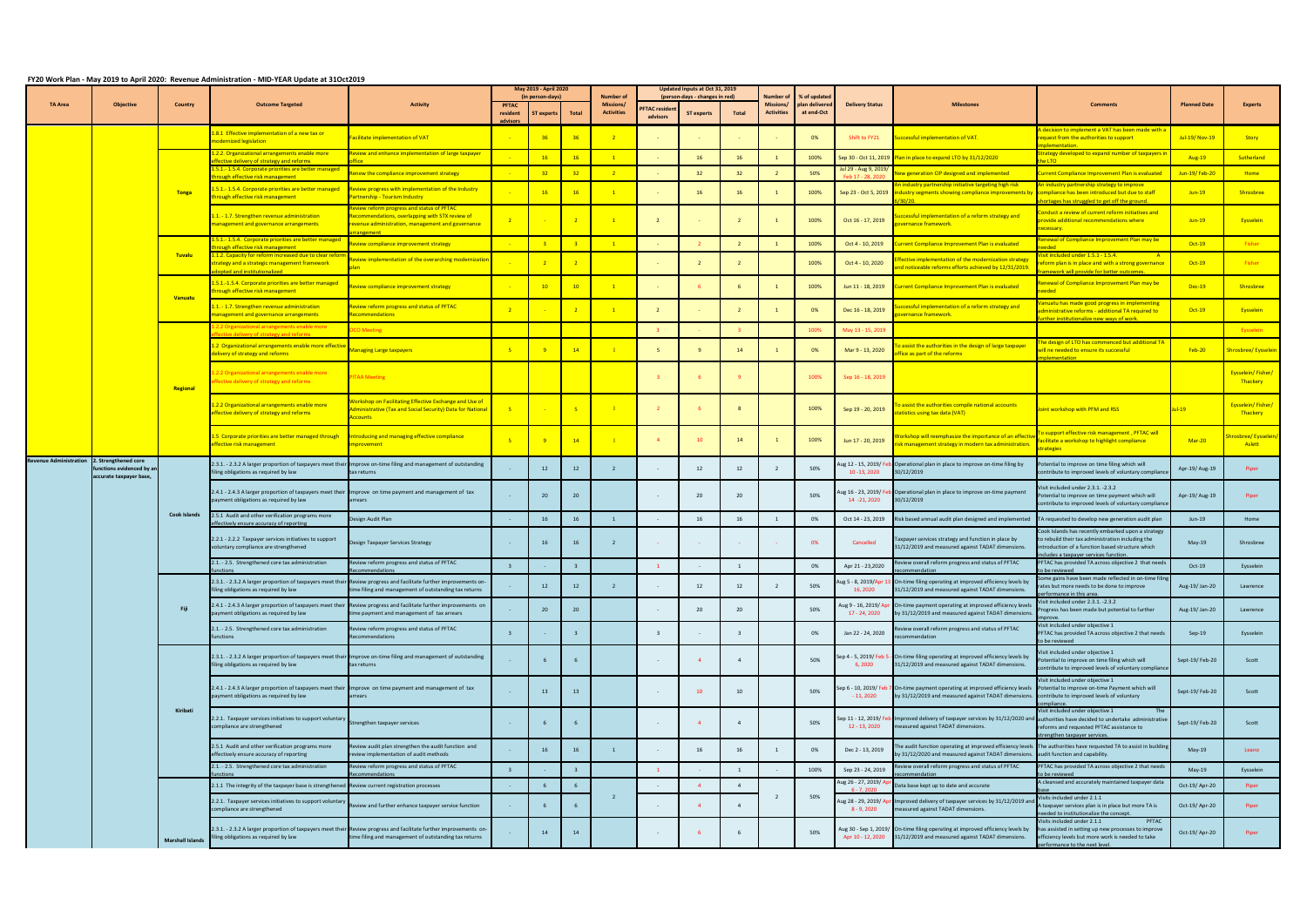| $1 - 0$ $1 - 0$ $1 - 1$ $1 - 1$ $1 - 1$ $1 - 0$ $1 - 0$ $1 - 0$ $1 - 0$ |                    |                             |                                                                                                                                                   |                                                                                                                                                                             | May 2019 - April 2020<br>(in person-days) |             |       |                                                    | Updated Inputs at Oct 31, 2019  |                                                     |              |                                                    |                            | % of update                             |                                                                                                                                                                      |                                                                                                                                                                                                                                                    |                     |                         |
|-------------------------------------------------------------------------|--------------------|-----------------------------|---------------------------------------------------------------------------------------------------------------------------------------------------|-----------------------------------------------------------------------------------------------------------------------------------------------------------------------------|-------------------------------------------|-------------|-------|----------------------------------------------------|---------------------------------|-----------------------------------------------------|--------------|----------------------------------------------------|----------------------------|-----------------------------------------|----------------------------------------------------------------------------------------------------------------------------------------------------------------------|----------------------------------------------------------------------------------------------------------------------------------------------------------------------------------------------------------------------------------------------------|---------------------|-------------------------|
| <b>TA Area</b>                                                          | <b>Objective</b>   | <b>Country</b>              | <b>Outcome Targeted</b>                                                                                                                           | <b>Activity</b>                                                                                                                                                             | <b>PFTAC</b><br>resident                  | T experts   | Total | <b>Number of</b><br>Missions/<br><b>Activities</b> | <b>FTAC residen</b><br>advisors | (person-days - changes in red)<br><b>ST experts</b> | <b>Total</b> | Number of<br><b>Missions/</b><br><b>Activities</b> | lan delivere<br>at end-Oct | <b>Delivery Status</b>                  | <b>Milestones</b>                                                                                                                                                    | <b>Comments</b>                                                                                                                                                                                                                                    | <b>Planned Date</b> | <b>Experts</b>          |
|                                                                         |                    |                             | payment obligations as required by law                                                                                                            | 2.4.1 - 2.4.3 A larger proportion of taxpayers meet their Review progress and facilitate further improvements on<br>time payment and management of tax arrears              |                                           | 10          | 10    |                                                    |                                 |                                                     |              |                                                    | 50%                        | Sep 2 - 4, 2019/ Apr 1<br>$-14, 2019$   | 3 On-time payment operating at improved efficiency levels<br>by 31/12/2019 and measured against TADAT dimensions.                                                    | isits included under 2.1.1<br>PFTAC<br>has assisted in setting up new processes to improve<br>efficiency levels but more work is needed to take<br>erformance to the next leve                                                                     | Oct-19/Apr-20       | Piper                   |
|                                                                         |                    |                             | 2.1. - 2.5. Strengthened core tax administration<br>unctions                                                                                      | Review reform progress and status of PFTAC<br>Recommendations                                                                                                               | $\overline{z}$                            |             |       |                                                    | $\overline{2}$                  | $\sim$                                              |              |                                                    | 100%                       | Sep 9 - 11, 2019                        | Review overall reform progress and status of PFTAC<br>ecommendation                                                                                                  | PFTAC<br>Visits included under 2.1.1<br>has provided TA across objective 1 that needs to be<br>viewed                                                                                                                                              | Sep-19              | Eysselein               |
|                                                                         |                    | <b>Nauru</b>                | 2.1. - 2.5. Strengthened core tax administration                                                                                                  | Review core tax functions                                                                                                                                                   |                                           |             |       |                                                    |                                 | -5                                                  |              |                                                    | 100%                       |                                         | Sep 25 - Oct 1, 2019 Core tax functions operating at improved efficiency levels                                                                                      | Visit included under objective 1<br>Improved core tax functions facilitating improved<br>mpliance                                                                                                                                                  | Jun-19              | Fisher                  |
|                                                                         |                    |                             | 2.1. - 2.5. Strengthened core tax administration<br><i><b>inctions</b></i>                                                                        | view reform progress and status of PFTAC<br>ecommendations, overlapping with STX review of<br>rganizational arrangements                                                    |                                           |             |       |                                                    |                                 |                                                     |              |                                                    | 0%                         | Shift to FY21                           | Reform strategy in place.                                                                                                                                            | Visit included under objective 1<br>Nauru has made good reform progress which is being<br>pported through a resident advisor.                                                                                                                      | $Jun-19$            | Eysselein               |
|                                                                         |                    |                             | 2.3.1. - 2.3.2 A larger proportion of taxpayers meet thei<br>filing obligations as required by law                                                | Improve on-time filing (include attachments from FRCS)                                                                                                                      |                                           |             |       |                                                    | <b>Contract</b>                 | <b>Contract</b>                                     |              |                                                    | 0%                         | Shift to FY21                           | On-time filing operating at improved efficiency levels by<br>31/12/2019 and measured against TADAT dimensions.                                                       | Niue<br>Visit included under objective 1<br>has recently embarked upon a strategy to rebuild<br>their tax administration including the introduction of a<br>function based structure which includes an arrears<br>and returns management function. | Aug-19              | Lawrence                |
|                                                                         |                    | <b>Niue</b>                 | 2.4.1 - 2.4.3 A larger proportion of taxpayers meet their Improve on-time payment and management of tax<br>payment obligations as required by law | arrears (include attachments from FRCS)                                                                                                                                     | $\sim 100$                                |             |       |                                                    | <b>Contract</b>                 | <b>Contract</b>                                     |              |                                                    | 0%                         | Shift to FY21                           | On-time payment operating at improved efficiency levels<br>by 31/12/2020 and measured against TADAT dimensions                                                       | Visit included under objective 1<br>has recently embarked upon a strategy to rebuild<br>their tax administration including the introduction of a<br>function based structure which includes an arrears<br>and returns management function          | Aug-19              | Lawrence                |
|                                                                         |                    |                             | compliance are strengthened                                                                                                                       | 2.2.1. Taxpayer services initiatives to support voluntary Strengthen taxpayer services (include attachments from<br><b>FRCS</b>                                             |                                           |             |       |                                                    |                                 | $\sim$                                              |              |                                                    | 0%                         | Shift to FY21                           | Taxpayer services strategy and function in place by<br>31/12/2020 and measured against TADAT dimensions.                                                             | Visit included under objective 1<br>has recently embarked upon a strategy to rebuild<br>their tax administration including the introduction of a<br>function based structure which includes a taxpayer<br>ervices function.                        | Aug-19              | Lawrence                |
|                                                                         |                    |                             | 2.1. - 2.5. Strengthened core tax administration<br><i><b>inctions</b></i>                                                                        | view reform progress and status of PFTAC<br>ecommendations                                                                                                                  |                                           |             |       |                                                    |                                 |                                                     |              |                                                    | 0%                         |                                         | Review overall reform progress and status of PFTAC<br>recommendation                                                                                                 | Visit included under objective 1<br>PFTAC<br>has provided TA across objective 2 that needs to be<br>viewed                                                                                                                                         | Nov-19              | Eysselein               |
|                                                                         |                    |                             | 2.3.1. - 2.3.2 A larger proportion of taxpayers meet their<br>filing obligations as required by law                                               | Improve on-time filing and management of outstanding<br>tax returns                                                                                                         |                                           | $7^{\circ}$ |       | $\overline{1}$                                     |                                 | $\overline{4}$                                      |              |                                                    | 100%                       | Sep 6 - 9, 2019                         | On-time filing operating at improved efficiency levels by<br>31/12/2020 and measured against TADAT dimensions.                                                       | new function based structure has been introduced<br>but more TA is needed to support implementation<br>and new ways of work.                                                                                                                       | Jun-19              | Piper                   |
|                                                                         |                    | Palau                       | 2.4.1 - 2.4.3 A larger proportion of taxpayers meet their Improve on time payment and management of tax<br>payment obligations as required by law | arrears                                                                                                                                                                     |                                           | 10          | 10    |                                                    |                                 | $\overline{4}$                                      |              |                                                    | 100%                       | Sep 10 - 13, 2019                       | On-time payment operating at improved efficiency levels<br>by 31/12/2020 and measured against TADAT dimensions.                                                      | Visit included under 2,3,1, - 2.3.2.<br>A new function based structure has been introduced<br>but more TA is needed to support implementation<br>and new ways of work.                                                                             | $Jun-19$            | Piper                   |
|                                                                         |                    | compliance are strengthened |                                                                                                                                                   | 2.2.1. Taxpayer services initiatives to support voluntary Review progress and facilitate further improvements to<br>taxpayer service                                        |                                           |             |       |                                                    |                                 | $\overline{4}$                                      |              |                                                    | 0%                         | Feb-20                                  | Improved delivery of taxpayer services by 31/12/2020 and<br>measured against TADAT dimensions.                                                                       | Visit included under objective 1<br>new function based structure has been introduced<br>but more TA is needed to support implementation<br>and associated new ways of work.                                                                        | Aug-19              | <b>TBA</b>              |
|                                                                         |                    |                             | 2.1. - 2.5. Strengthened core tax administration<br>unctions                                                                                      | Review reform progress and status of PFTAC<br>Recommendations                                                                                                               |                                           |             |       |                                                    |                                 | <b>Contract</b>                                     |              |                                                    | 0%                         |                                         | Successful implementation of a reform strategy and<br>governance framework to manage reforms.                                                                        | Visit included under objective 1<br>PFTAC<br>has provided TA across objective 2 that need to be                                                                                                                                                    | $Sep-19$            | Eysselein               |
|                                                                         |                    |                             | 2.3.1. - 2.3.2 A larger proportion of taxpayers meet thei<br>filing obligations as required by law                                                | Review progress and facilitate further improvements on-<br>me filing and management of outstanding tax returns                                                              |                                           |             |       |                                                    |                                 | 6                                                   |              |                                                    |                            | Aug 12 - 15, 2019                       | On-time filing operating at improved efficiency levels by<br>31/12/2020 and measured against TADAT dimensions.                                                       | TA assistance requested by the authorities to improv<br>current compliance levels                                                                                                                                                                  | $Jun-19$            | Scott                   |
|                                                                         |                    |                             | 2.4.1 - 2.4.3 A larger proportion of taxpayers meet their<br>payment obligations as required by law                                               | Review progress and facilitate further improvements on<br>time payment and management of tax arrears                                                                        |                                           | 10          | 10    | $\mathbf{1}$                                       |                                 | 10                                                  | 10           |                                                    | 100%                       | Aug 16 - 23, 2019                       | On-time payment operating at improved efficiency levels TA assistance requested by the authorities to improv<br>by 31/12/2020 and measured against TADAT dimensions. | current compliance levels.                                                                                                                                                                                                                         | $Jun-19$            | Scott                   |
|                                                                         |                    | Samoa                       | .2.1. Taxpayer services initiatives to support voluntaı<br>ompliance are strengthened                                                             | nprove taxpayer services                                                                                                                                                    | $\sim$                                    |             |       |                                                    |                                 | 6                                                   |              |                                                    | 100%                       | Aug 26 - 29, 2019                       | mproved delivery of taxpayer services by 31/12/2020 and<br>measured against TADAT dimensions.                                                                        | Visit included under objective 1<br>taxpayer services function in place with potential to<br>further improve service delivery and an create an<br>vironment that improves voluntary compliance.                                                    | Aug-19              | Shrosbree               |
|                                                                         |                    |                             | .5.1.-. 2.5.2 Audit and other verification programs<br>more effectively ensure accuracy of reporting                                              | Review audit modernization plan                                                                                                                                             |                                           | 16          | 16    |                                                    |                                 | 16                                                  |              |                                                    | 100%                       | Sep 9 - 20, 2019                        | The audit function operating at improved efficiency levels<br>by 31/12/2020 and measured against TADAT dimensions.                                                   | A PFTAC audit modernization plan has been accepted<br>by the authorities but additional TA is required to<br>ssist with implementation.                                                                                                            | $Jun-19$            | Sutherland              |
|                                                                         |                    |                             | 2.1. - 2.5. Strengthened core tax administration<br>nctions                                                                                       | view reform progress and status of PFTAC<br>commendations                                                                                                                   |                                           |             |       |                                                    |                                 |                                                     |              |                                                    | 0%                         | Cancelled                               | Review PFTAC recommendations and status of<br>lementation                                                                                                            | Visit included under objective 1<br>Review status of PFTAC recommendation                                                                                                                                                                          | $Jul-19$            | Eysselein               |
|                                                                         |                    |                             | iling obligations as required by law                                                                                                              | 2.3.1. - 2.3.2 A larger proportion of taxpayers meet their Review progress and facilitate further improvements on-<br>time filing and management of outstanding tax returns |                                           | 12          | 12    |                                                    |                                 | 12                                                  | 12           | $\overline{2}$                                     | 50%                        | iep 2 - 5, 2019/Ma<br>12, 2020          | On-time filing operating at improved efficiency levels by<br>31/12/2019 and measured against TADAT dimensions.                                                       | A PFTAC facilitated strategy has been introduced with<br>ome initial progress being made - additional TA<br>quested by the authorities.                                                                                                            | Jul-19/ Mar-20      | Lawrence/Field          |
|                                                                         |                    | Solomon Islands             | payment obligations as required by law                                                                                                            | 2.4.1 - 2.4.3 A larger proportion of taxpayers meet their Review progress and facilitate further improvements on<br>time payment and management of tax arrears              |                                           | 20          | 20    | <sup>2</sup>                                       |                                 | 20                                                  | 20           |                                                    | 50%                        | iep 6 - 13, 2019/ Mai<br>13 - 20, 2020  | r On-time payment operating at improved efficiency levels<br>by 31/12/2019 and measured against TADAT dimensions.                                                    | Visit included under 2.3.1. - 2.3.2.<br>PFTAC facilitated strategy has been introduced with<br>some initial progress being made - additional TA<br>equested by the authorities.                                                                    | Jul-19/ Mar-20      | Lawrence/Field          |
|                                                                         |                    |                             | 2.5.1.-. 2.5.2 Audit and other verification programs                                                                                              | velop audit strategy and operational plan<br>iew progress and facilitate further improvememts to                                                                            |                                           |             | 32 32 |                                                    |                                 |                                                     | - 16         |                                                    | 100%                       | Jun 3 - 14, 2019                        | Develop audit plan by 30/12/2019                                                                                                                                     | TA requested to develop new generation audit plan Jun-19/Nov-19                                                                                                                                                                                    |                     | Sutherland              |
|                                                                         |                    |                             | more effectively ensure accuracy of reporting<br>compliance are strengthened                                                                      | audit function<br>2.2.1. Taxpayer services initiatives to support voluntary Review progress and facilitate further improvements to<br>taxpayer service function             |                                           |             |       |                                                    |                                 | 16<br>8                                             | 16           |                                                    | 0%<br>0%                   | Nov 4 - 15, 2019<br>Apr 27 - May 5, 202 | mproved delivery of taxpayer services by 31/12/2020 and<br>measured against TADAT dimensions.                                                                        | Visit included under objective 1<br>authorities have decided to undertake administrative<br>reforms and requested PFTAC assistance to                                                                                                              | Jul-19/ Mar-20      | Sutherland<br>Shrosbree |
|                                                                         |                    |                             | 2.3.1. - 2.3.2 A larger proportion of taxpayers meet the<br>filing obligations as required by law                                                 | mprove on-time filing and management of outstanding<br>tax returns                                                                                                          |                                           |             | -5    |                                                    |                                 |                                                     |              |                                                    |                            |                                         | On-time filing operating at improved efficiency levels by<br>31/12/2020 and measured against TADAT dimensions.                                                       | strengthen taxpayer services<br>PFTAC will assist in setting up new processes to<br>mprove efficiency levels needed to take performance                                                                                                            | $Jun-19$            | McGregor                |
|                                                                         | <b>Timor Leste</b> |                             | .4.1 - 2.4.3 A larger proportion of taxpayers meet their Improve on time payment and management of tax<br>payment obligations as required by law  | arrears                                                                                                                                                                     |                                           |             |       | <sup>1</sup>                                       |                                 | <b>College</b>                                      |              |                                                    | 0%                         | Shift to FY21                           | On-time payment operating at improved efficiency levels<br>by 31/12/2020 and measured against TADAT dimensions                                                       | to the next level<br>Included under 2.3.1 - 2.3.2.<br>PFTAC will assist in setting up new processes to<br>improve efficiency levels needed to take performance<br>to the next level                                                                | $Jun-19$            | McGregor                |
|                                                                         |                    |                             | 2.2.1. Taxpayer services initiatives to support voluntary<br>ompliance are strengthened                                                           | Strengthen taxpayer services                                                                                                                                                |                                           |             |       |                                                    |                                 |                                                     |              |                                                    | 0%                         | Shift to FY21                           | Improved delivery of taxpayer services by 31/12/2020 an<br>measured against TADAT dimensions.                                                                        | Included under 2.3.1 - 2.3.2.<br>PFTAC<br>will assist as TA is needed to institutionalize the<br>oncent                                                                                                                                            | $Jun-19$            | McGregor                |
|                                                                         |                    |                             | 2.3.1. - 2.3.2 A larger proportion of taxpayers meet the<br>filing obligations as required by law                                                 | mprove on-time filing and management of outstanding<br>tax returns                                                                                                          |                                           | 12          | 12    | $\overline{2}$                                     |                                 | 12                                                  | 12           | $\overline{2}$                                     | 50%                        | Jul 22 - Aug 2, 2019,                   | On-time filing operating at improved efficiency levels by<br>31/12/2020 and measured against TADAT dimensions.                                                       | Potential to improve on time filing which will<br>contribute to improved levels of voluntary complianc                                                                                                                                             | May-19/ Oct-19      | McGregor                |
|                                                                         |                    |                             | 2.4.1 - 2.4.3 A larger proportion of taxpayers meet thei<br>payment obligations as required by law                                                | Improve on time payment and management of tax<br>arrears                                                                                                                    |                                           | 20          | 20    |                                                    |                                 | 20                                                  |              |                                                    |                            | Dec 2 - 13, 2019                        | On-time payment operating at improved efficiency levels<br>by 31/12/2020 and measured against TADAT dimensions.                                                      | Included under 2.3.1 - 2.3.2.<br>Potential to<br>improve on-time payment                                                                                                                                                                           | May-19/ Oct-19      | McGregor                |
|                                                                         | Tonga              |                             | 2.5.1.-. 2.5.2 Audit and other verification programs<br>more effectively ensure accuracy of reporting                                             | view progress and further strengthen the audit<br>unction                                                                                                                   |                                           | 16          | 16    | 1                                                  |                                 | 16                                                  | 16           |                                                    | 100%                       | Jun 10 - 21, 2019                       | The audit function operating at improved efficiency level<br>by 31/12/2020 and measured against TADAT dimensions                                                     | A PFTAC audit modernization plan has been accepte<br>by the authorities but additional TA is required to<br>ssist with implementation.                                                                                                             | Jun-19/ Oct-19      | Bell                    |